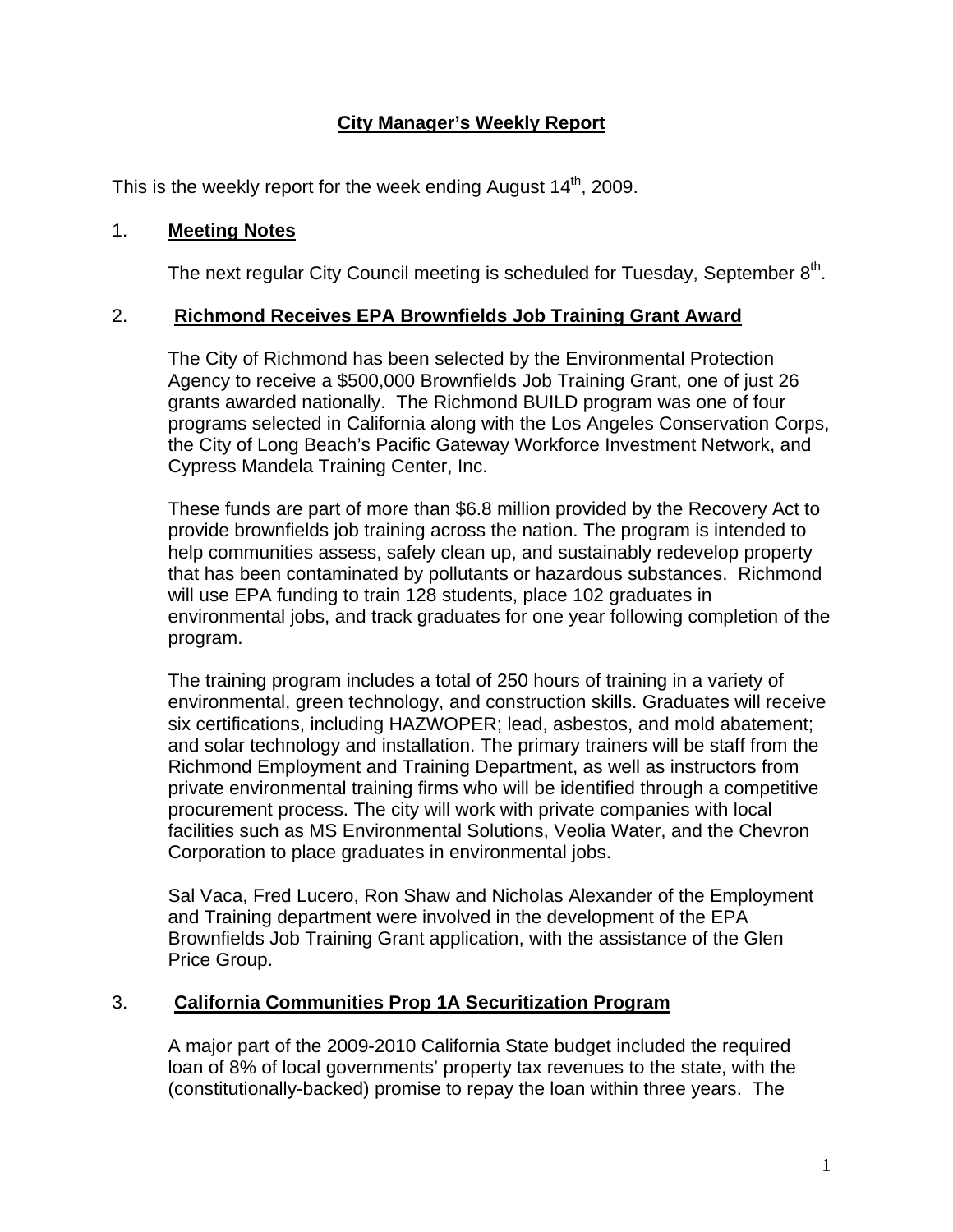effect on the City of Richmond would be a \$3.6 million reduction in property tax revenues, the loan of which we had intended to fund through our reserves.

As part of the budget package, local governments have the opportunity to receive an immediate repayment of the amount being borrowed by the state through a securitization financing offered by California Communities, a statewide joint powers authority of local governments. Under the program, California Communities will issue bonds securitizing the future payments by the state, and remit the proceeds of the bonds to the local governments who opt to participate in the securitization program. The state will then repay the bondholders directly to pay off the outstanding bonds, including interest costs.

The structure, timing, and application details of this program are currently being developed. We will continue to monitor these developments to determine whether or not it makes economic sense for Richmond to participate in this program.

#### 4. **Port Expansion Community Information Meeting**

On Thursday, August  $6<sup>th</sup>$ , the City hosted a community information meeting on the Port Expansion project, which was intended to introduce the local contracting community to the business opportunities related to the Honda Port of Entry Project. Approximately 39 local vendors attended the presentation. The first phase of the \$37 million Honda project, which is the site/civil portion of the work valued at between \$6.0 million and \$7.0 million, was posted on the City's BidsOnline System on August 11<sup>th</sup>.

#### 5. **Update on the Richmond Summer Youth Employment Program**

Paychecks for 660 youth at 140 worksites comprising over 62,000 hours of work and approximately \$512,000 in pay, were distributed during this third payday for the Richmond Summer Youth Employment Program.

Richmond YouthWORKS recently hosted a site visit by the State of California Employment Development Department's Regional Advisor, Linda Palmquist, and the Federal Department of Labor's Regional Representative, Janice Shordike, and received glowing reviews of the City's youth employment programs. Ms. Shordike's follow up e-mail indicated that she "met several different youth who all have gone from great depths of serious risk to becoming inspired and college bound…" Ms. Palmquist's follow up e-mail stated that "…Richmond runs the model Summer Youth programs I've seen, be it ARRA, WIA or otherwise."

Among the more interesting current worksites participating in the Summer Youth Employment Program include:

Rising Sun/California Youth Energy Services (home energy auditor)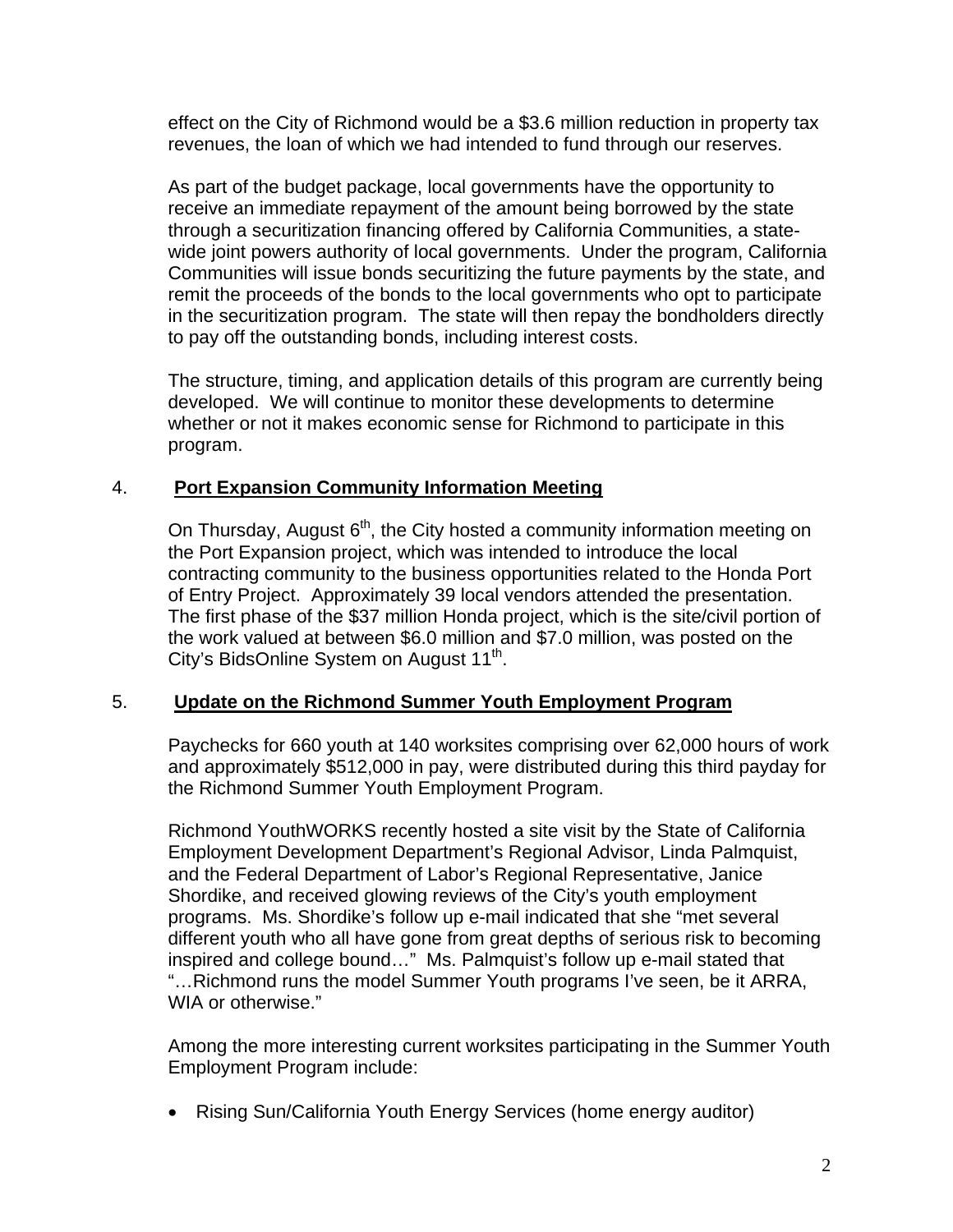- UC Berkeley/Lawrence Berkeley Labs (clean energy Scientist Assistant)
- Main Street Initiative Storefront Retail Project (retail clerk and business aid)

### 6. **Public Works Highlights**

The Public Works/Parks Division hosted a ground breaking ceremony today for the new Skate Park at Nicholl Park.

This past week, the Public Works Department completed the resurfacing of the main Civic Center parking lot between 24th and 25th Streets on Barrett Avenue. Parking delineation for this parking lot will be done next week. Also next week, the Public Works Department plans to resurface Nevin Avenue from 23<sup>rd</sup> Street to 27<sup>th</sup> Street.

### 7. **Budget Reform Proposals Surfacing**

In the ongoing debacle that is the State of California budget process, a number of interesting budget reform proposals are being put forth. Some of these proposals are being crafted for submittal to the voters in November 2010 as initiative reforms. One such proposal is being put forth by the organization *California Forward* which I have provided below (using their descriptions):

### **Responsible Budgets on Time**

- **1. Pay-As-You-Go.** Require that new programs identify a funding source for any new spending they require.
- **2. Base Budgets on Results.** Require the Governor and lawmakers to set clear goals for programs, measure their results and effectiveness when making budget decisions, monitor performance to improve efficiency, and consider eliminating outdated and duplicative programs.
- **3. Two-year Budget.** Require the Governor and Legislature to craft twoyear budgets with midcourse correction authority, and provide long-term revenue forecasts and capital investment plans.
- **4. One-Time Use of One-Time Revenues.** Reduce future budget shortfalls by prohibiting the use of unexpected spikes in revenues to increase spending on programs that continue year after year.
- **5. Reduce the Budget Vote Requirement.** Reduce the likelihood of budget stalemates by changing the legislative vote requirement for state budget approval to a simple majority (to be adopted in conjunction with the plan's other fiscal reforms, and while retaining the two-thirds majority vote requirement for tax increases).
- **6. Provide Certainty Regarding Passage of Fees.** Clarify the circumstances in which the Legislature and the Governor can impose fees without a two-thirds majority vote to those areas with a clear and justifiable nexus to the service provided.